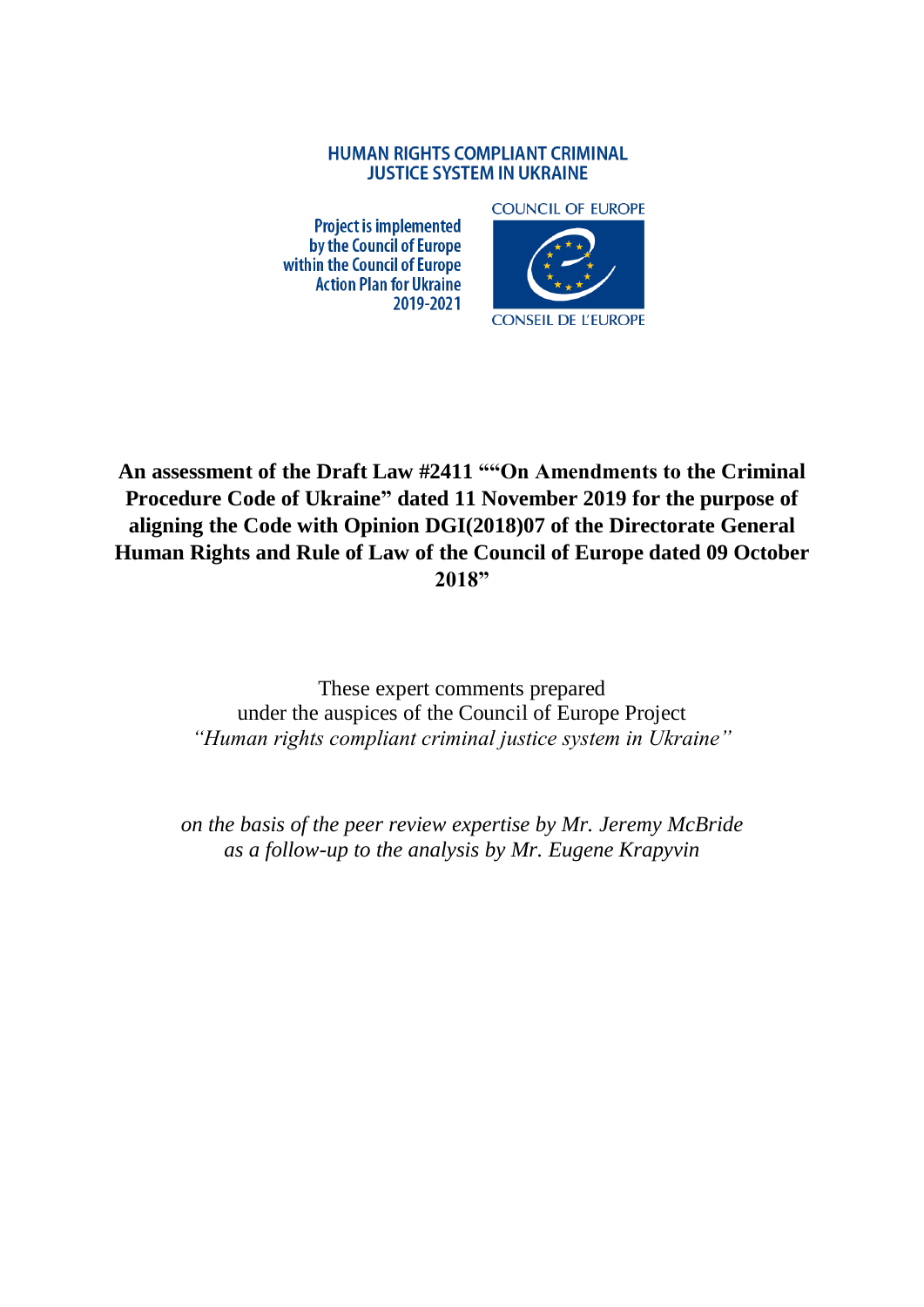# **A. INTRODUCTION**

- 1. This Assessment is concerned with Draft Law #2411 ""On Amendments to the Criminal Procedure Code" dated 11 November 2019 for the purpose of aligning the Code with Opinion DGI(2018)07 of the Directorate General Human Rights and Rule of Law of the Council of Europe dated 09 October 2018"("the Draft Law").
- 2. The Draft Law has been introduced to the Verkhovna Rada by the Cabinet of Ministers of Ukraine.
- 3. The present Assessment reviews whether or not the purpose of the Draft Law namely, alignment of the Criminal Procedure Code ("the Code") with Opinion DGI(2018)07 of the Directorate General Human Rights and Rule of Law of the Council of Europe dated 09 October 2018 ("the 2018 Opinion") would in fact be achieved through the amendments proposed in it.
- 4. The 2018 Opinion was based on Draft Law of Ukraine No. 7279 on Amending Certain Legislative Acts concerning Simplification of Pre-trial Investigation of Certain Categories of Criminal Offences ("Draft Law No. 7279"). Not all the provisions relating to the Code commented on in the 2018 opinion were adopted in exactly the form seen in Draft No. 7279 but none of the differences are material for the present Assessment.
- 5. The Assessment has been based on an unofficial English translation of the Draft Law, which has been provided by the Council of Europe's secretariat.
- 6. The Assessment has been prepared on the basis of peer review expertise by Jeremy McBride<sup>1</sup> as a follow up to the analysis by Eugene Krapyvin<sup>2</sup> under the auspices of the Council of Europe's Project "Human Rights Compliant Criminal Justice System in Ukraine (HRCCJS Project)".

# **B. THE PROPOSED AMENDMENTS**

7. The amendments proposed in the Draft Law take four forms, namely:

(a) entire deletion of provisions (or parts of them) considered problematic in the 2018 Opinion,

(b) modification of such provisions,

1

- (c) consequential changes deriving from a) and b) above and
- (d) other matters not dealt with in the 2018 Opinion.

<sup>1</sup> Barrister, Monckton Chambers, London and Visiting Professor, Central European University, Budapest; coauthor of the Opinion DGI(2018)07 of the Directorate General Human Rights and Rule of Law of the Council of Europe.

<sup>&</sup>lt;sup>2</sup> Ukrainian lawyer, expert on criminal justice in NGO Centre of Policy and Legal Reform, national consultant of the HRCCJS Project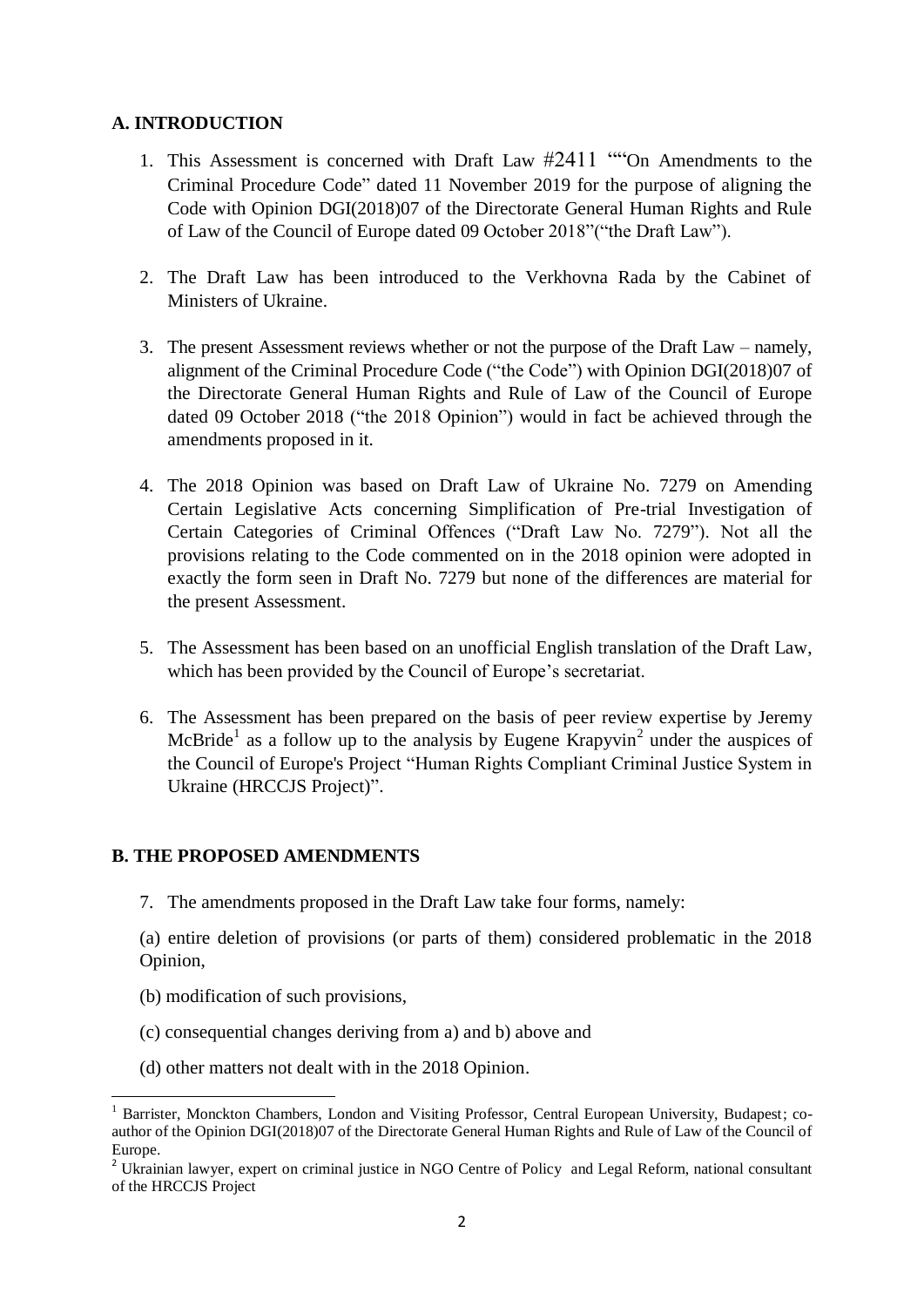8. The first group comprises Articles  $3.1(7^1)$ , Article  $39^1$ , 216.11, 218.4, 298.3,  $298<sup>1</sup>, 298<sup>2</sup>$ .2 and 4,  $298<sup>3</sup>, 298<sup>4</sup>$ .2,  $298<sup>5</sup>$ .2, 299.1, 301.1, 2, 4 and 5 and 381.1 and 2.

# 9. **These amendments would thus be entirely appropriate**.

10. The third group comprises the changes that would be made to Articles 3.1(19), 83, 167, 219.4(1), 290, 294.2 and 3, 298.1 and 314.

### **11. None of these proposed changes would be problematic.**

- 12. The fourth group comprises Articles 3.1(8) and 95.8 Both would entail small technical adjustments and **neither of them would be problematic**.
- 13. The provisions of the second group, in respect of which there are modifications relevant to the 2018 Opinion are Articles  $3.1(4^1)$ ,  $38.3$ ,  $40^1$ ,  $71$ ,  $169.1(5)$ ,  $214$ ,  $217.2$ , 219.3, 300.1, 301.3, 381.3, 382.1 and these are now considered in turn.

*Article 3.1(4<sup>1</sup> )*

- 14. The proposed amendment in fact simplifies the definition of "inquirer" by deleting the detailed list of bodies and just retains the more general reference to bodies authorised by the Code to conduct pre-trial investigation of criminal misdemeanours. This avoids the unnecessary duplication with Article 38 and, when taken with other changes, effectively means that there is no longer a separate structure for investigating criminal misdemeanours.
- 15. The concern expressed in the 2018 Opinion would thus be met by the proposed amendment.

*Article 38.3*

16. The proposed amendment would delete "inquiry units or" and is thus part of the simplification of structure recommended in the 2018 Opinion. It would thus be appropriate.

# $Article$   $40<sup>1</sup>$

- 17. The proposed amendment would delete paragraphs 2-4 which set out powers conferred on an inquirer – about which certain concern was expressed in the 2018 Opinion - and matters relating to their exercise. The effect is to leave the inquirer with the same powers of the investigator.
- 18. The concern expressed in the 2018 Opinion would thus be met by the proposed amendment.

# *Article 71*

19. The combined effect of the proposed amendment to paragraph 2 and deletion of previously added sub-paragraph 4(7) would address the concern in the 2018 Opinion since it would no longer be possible for a specialist to provide conclusions in respect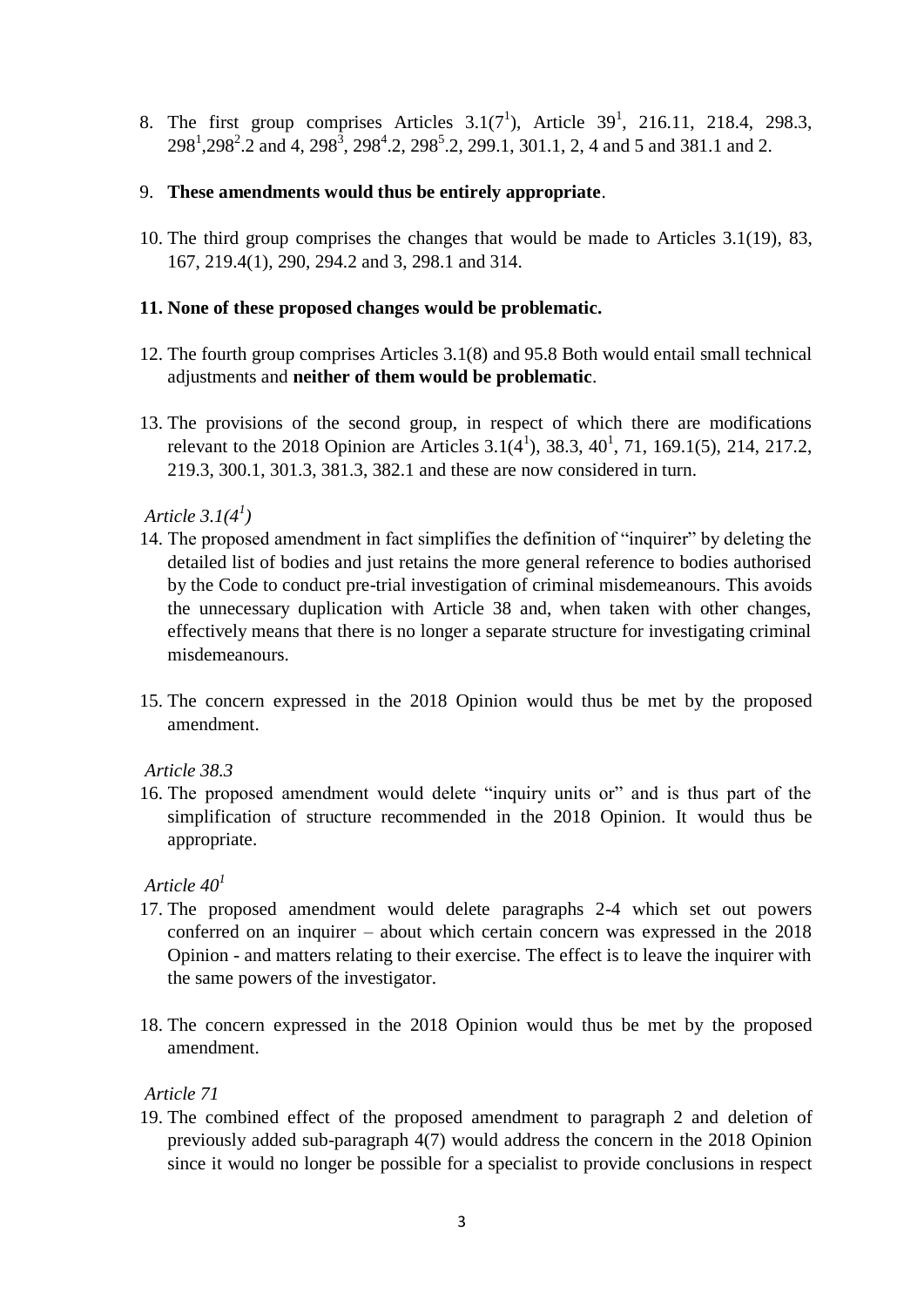of on various actions before the entry of information in the Unified Register of Pre-Trial Investigations, thereby potentially precluding the possibility of a suspect participating in such actions.

20. The concern expressed in the 2018 Opinion would thus be met by the proposed amendment.

*Article 169.1(5)*

- 21. The proposed amendment would delete the addition previously made regarding return of seized property in cases involving criminal misdemeanours which was regarded in the 2018 Opinion as creating uncertainty as to the applicability to them of the other provisions in paragraph 1.
- 22. The concern expressed in the 2018 Opinion would thus be met by the proposed amendment.

*Article 214*

- 23. The proposed amendments would entail the deletion of additions made to paragraphs 1 and 3. These related to the appointment of the inquirer (and, in particular, by the Head of the inquiry agency) and the conferral of various powers of investigation before the entry of information in the Unified Register of Pre-Trial Investigations, in respect of both of which concerns had been expressed in the 2018 Opinion.
- 24. The concerns expressed in the 2018 Opinion would thus be met by the proposed amendments.

*Article 217.2*

- 25. The proposed amendment would delete the last sentence which precludes the application of Chapter 25 regarding the specifics of pre-trial investigation of criminal misdemeanours. As such it leaves the bulk of the addition that had been the subject of concern in the 2018 Opinion. However, the essential nature of the concern expressed in it related to it being essentially required by the existence of separate investigative structures, which would no longer be the case. Moreover, other proposed amendments already discussed and the proposed deletion of the last sentence in this provision would mean that the same rules of pre-trial investigation apply regardless of whether an offence or criminal misdemeanour is involved.
- 26. The concern expressed in the 2018 Opinion would thus no longer arise in view of the proposed amendment and the other proposed amendments.

*Article 219.3*

27. The proposed amendment to paragraph 3 would set as the time-limit for completing pre-trial investigation as 20 days from the serving of the notice of suspicion of a criminal misdemeanours. This removes the unnecessarily complex array of deadlines in the existing provision for criminal misdemeanours and adopts the recommendation of a single deadline of 20 days. It is thus appropriate.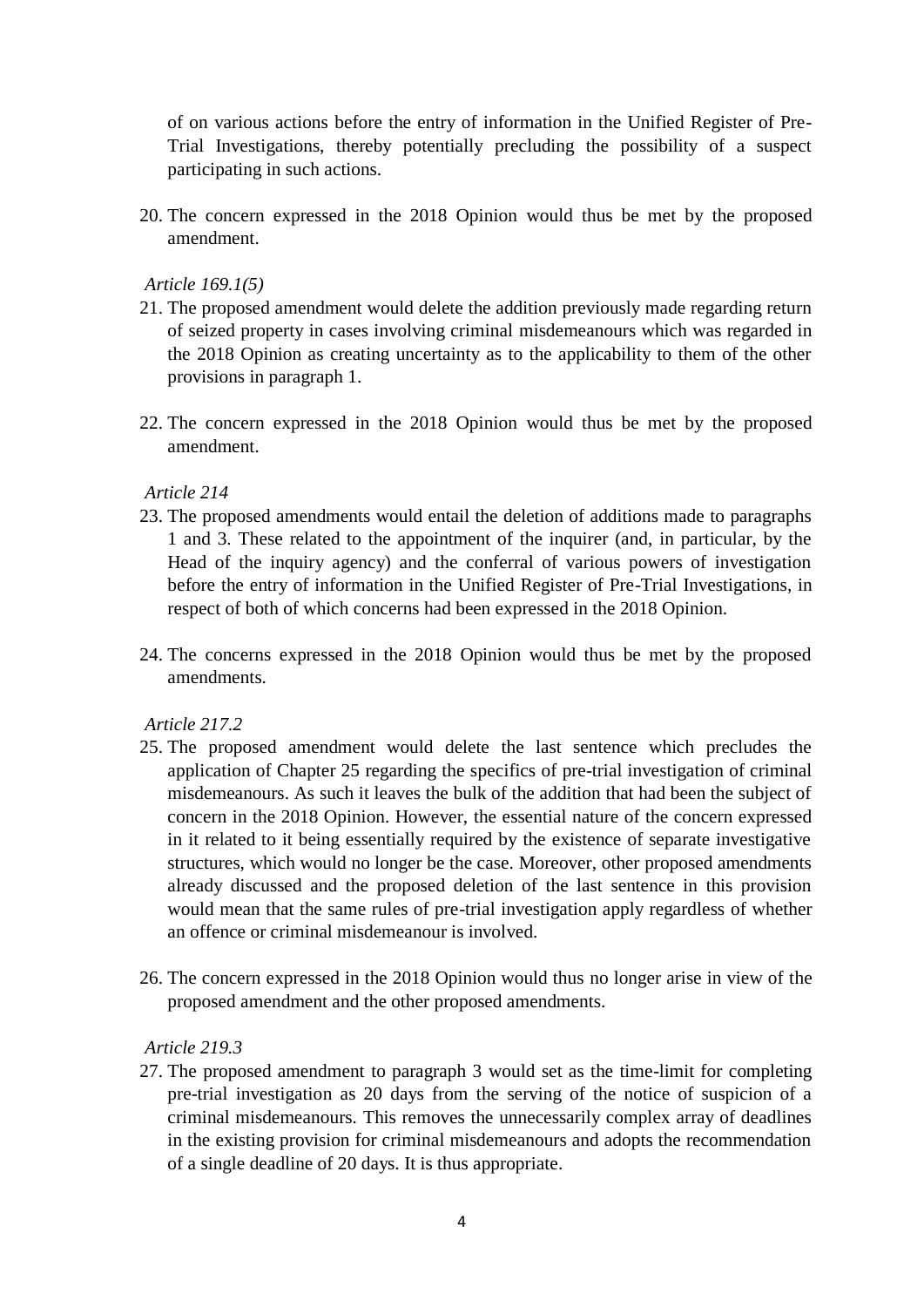*Article 300.1*

- 28. The proposed amendment would delete the addition of the ability to seek explanations, medical examinations and a range of other actions. This would be consequential upon their deletion from Article 214.3 – meeting a concern in the 2018 Opinion – and would thus be appropriate.
- 29. However, the concern in the 2018 Opinion for a reconsideration of the making of covert investigative (search) actions applicable to all criminal misdemeanours does not seem to have been undertaken. This potentially problematic given that the 2018 Opinion recalled the concern of the European Court of Human Rights about such powers being used in respect of too wide a range of offences.<sup>3</sup>
- 30. *It would thus be appropriate to limit the range of criminal misdemeanours for which covert investigative (search) actions could be undertaken*.

*Article 301.3*

31. The proposed amendment would replace a provision dealing with the length of detention by one concerning the disclosure of inquiry records. The content of the latter is entirely appropriate.

*Article 381.3*

- 32. No modification is being proposed for this provision. However, the rationale for its retention is questionable as there is no substantive content in it regarding the conduct of proceedings despite its stipulation that "simplified proceedings in cases of criminal misdemeanours shall be conducted" subject to the provisions set forth in it. Nor would this provision make sense if the word "Article" replaced "paragraph" as the only form of simplified procedure is that currently envisaged in paragraph 2, which was considered problematic in the 2018 Opinion and which would, in any event, be deleted by the Draft Law.
- 33. *There is thus either a need to either provide some substance for this paragraph or to delete the phrase "subject to the provisions of this paragraph"*

#### *Article 382.1*

- 34. The proposed amendment would require the records to be reviewed before passing "sentence".
- 35. The concern expressed in the 2018 Opinion would thus be met by the proposed amendment.

#### **C. CONCLUSION**

36. The proposed amendments in the Draft Law thus, on the whole, do align the Code with the 2018 Opinion.

 3 See *Iordachi and Others v. Moldova*, no. 25198/02, 10 February 2009, at para. 44.